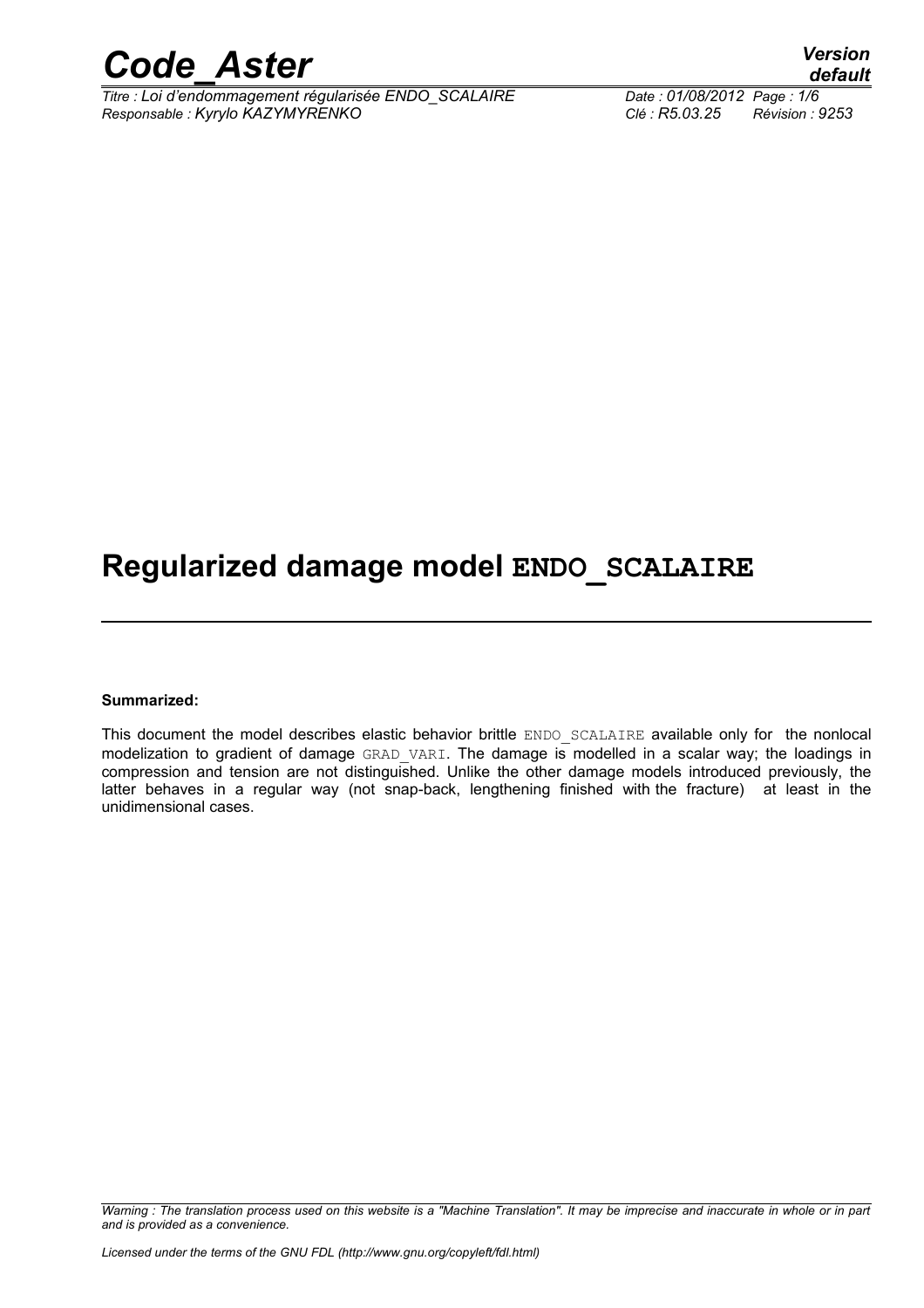*Titre : Loi d'endommagement régularisée ENDO\_SCALAIRE Date : 01/08/2012 Page : 2/6 Responsable : Kyrylo KAZYMYRENKO Clé : R5.03.25 Révision : 9253*

### **1 Domaine d'application**

model ENDO SCALAIRE returns in a broad family of the damage models (see for example [R5.03.18]). It aims in particular at modelling a brittle elastic behavior in nonlocal version (GRAD VARI [R5.04.01]) so that its behavior at least in the unidimensional cases is regular. The parameters of the model were selected to ensure at the same time the absence of snap-back in the response force-displacement, as well as the finished lengthening of the bar 1D to the fracture. This last property distinguishes it from model ENDO\_FRAGILE [R5.03.18] in nonlocal version, ENDO\_SCALAIRE is more regular. The local version of the model is not implemented, because it is equivalent to that of model ENDO\_FRAGILE to a change close to parameters. The modelled material is elastic isotropic. Its stiffness can decrease in an irreversible way when strain energy becomes important, without distinguishing the tension from compression. The width of the tapes of localization is controlled by a material parameter, indicated in operator DEFI\_MATERIAU under key word C\_GRAD\_VARI of factor key word the NON\_LOCAL [U4.43.01].

The control of the type PRED ELAS [R5.03.80] seems the mode of control of the level of the most suitable loading.

## **2 Variational formulation of the problem of damage**

#### **2.1 Case of a generic model**

Two equivalent approaches can be used to describe the process of damage of a brittle isotropic material. On a side it is possible to derive the damage model in the frame from generalized standard description. In this case it is necessary to define a free energy of the system, as well as the potential of dissipation. The flow rule then established the evolution of the local variables.

As for the description of damage one needs only a scalar variable, preceding description is simplified and been able to be brought back towards a variational problem under stress of increase in damage [bib2].

To define a constitutive law in gradient of damage [R5.04.01] it is thus enough to express the density of total free energy (elastique+dissipation) according to strain tensor  $\varepsilon$  and of variable to damage  $0 \le a \le l$ . The spatial distribution of the damage is given then by a field  $a(x)$ . The density of free energy arises in general in the following form:

$$
\Phi(\varepsilon, a) = A(a)w(\varepsilon) + \omega(a) + c/2(\nabla a)^2
$$
\n
$$
\text{\'{e}q 2.1-1}
$$

Here *c* is the parameter of nonlocality (C\_GRAD\_VARI)  $w(\epsilon)$  elastic strain energy,  $\omega(a)$  the energy of dissipation and  $A(a)$  the function of stiffness.  $a=0$  corresponds to the operational material and  $a=1$  corresponds to the material completely damaged:  $A(1)=0, A(0)=1$ . The problem of evolution is from now on a simple problem of minimization of free energy of Helmholtz  $F \!\equiv\!\int \boldsymbol{\varPhi}(\boldsymbol{\varepsilon}\,,a) d\ \varOmega\;$  under stress  $\;\dot{a} \!\geq\! 0$   $\,$ '.

$$
min_{(\varepsilon, a)} F(\varepsilon, a), \text{ où } F(\varepsilon, a) = \int [A(a)\varepsilon \colon E \colon \varepsilon + \omega(a) + c/2 (\nabla a)^2] d \Omega
$$

where one replaced  $w(\boldsymbol{\varepsilon}) = \boldsymbol{\varepsilon}$ :  $\boldsymbol{E} \cdot \boldsymbol{\varepsilon}/2$  by means of the definition of the tensor of Hooke. Two equations derive from the variational problem of minimization:  $\delta F(\boldsymbol{\varepsilon},a)/\delta\,\boldsymbol{\varepsilon}$  and  $\delta F(\varepsilon, a)/\delta a \ge 0$ . The inequality in the second equation is related to the presence of imposed stress. These two equations must be satisfied everywhere in the field with integration  $\Omega$  . They are supplemented by an equation of coherence of Kuhn-Tucker  $\dot{a}$  ·  $\delta F(\epsilon, a)/\delta a = 0$  . On edges  $\partial \Omega$  we

<span id="page-1-0"></span><sup>1</sup> note by  $\nabla a$  spatial derivative of the field of damage and by  $\hat{a}$  that related to the temporal evolution

<span id="page-1-1"></span> $2 \delta F(\epsilon, a)/\delta \epsilon$  is the variational derivative partial according to the direction of the spatial field  $\epsilon(x)$ , built-in  $a(x)$  remaining field.

*Warning : The translation process used on this website is a "Machine Translation". It may be imprecise and inaccurate in whole or in part and is provided as a convenience.*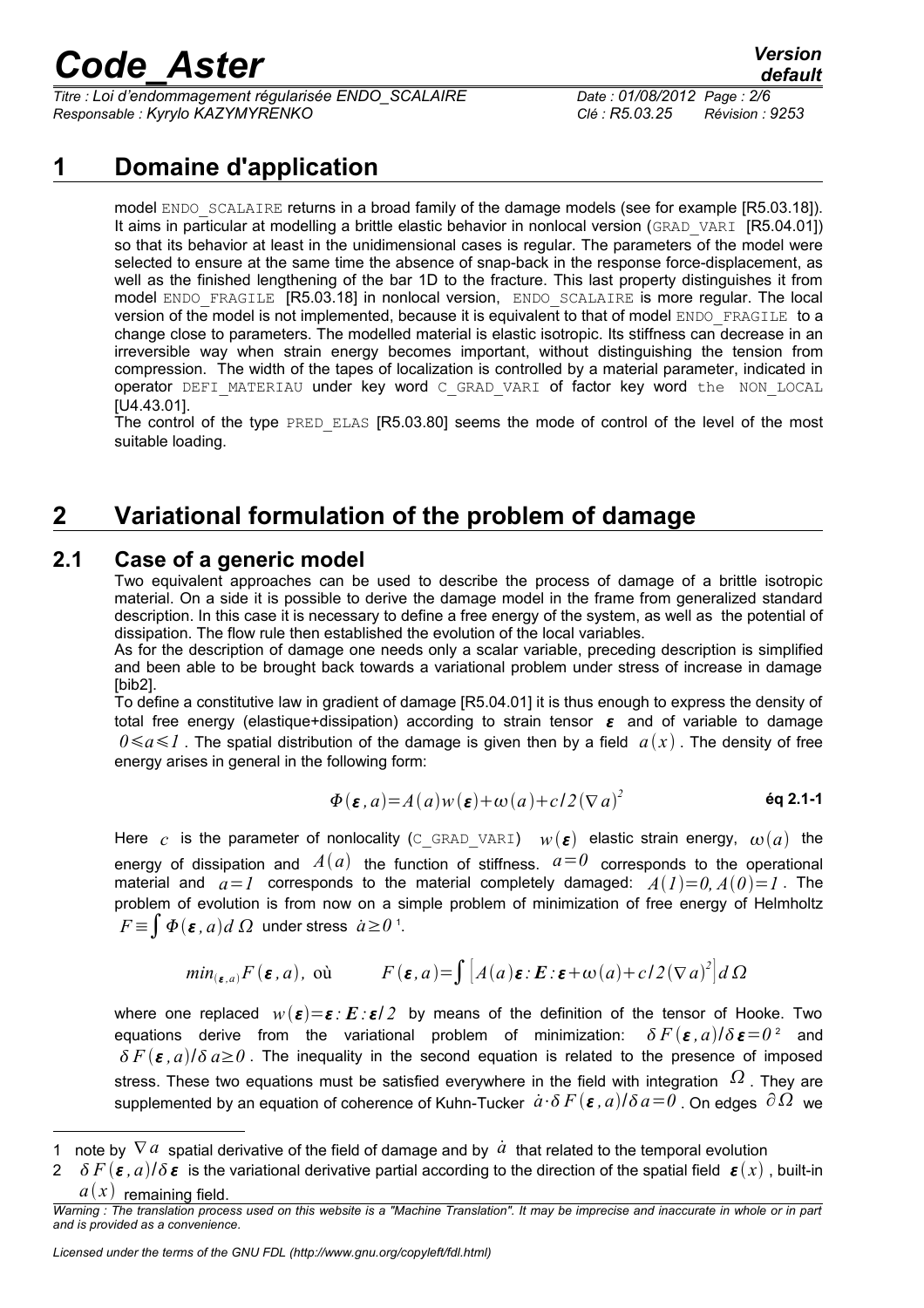*Titre : Loi d'endommagement régularisée ENDO\_SCALAIRE Date : 01/08/2012 Page : 3/6 Responsable : Kyrylo KAZYMYRENKO Clé : R5.03.25 Révision : 9253*

obtain an additional condition of normality <sup>∇</sup> *a*⋅*n*=*0* , where *n* is vector-normal. Finally the variable of damage and its gradient must be continuous at interior of the field of integration to carry out the minimum of functional calculus in question (see [bib2,4] for more details).

#### **2.2 Behavior models**

the restrain between the variational formulation and the usual laws of evolution is direct. The state of the material is characterized by the strain  $\epsilon$  and the damage  $\alpha$ , ranging between 0 and 1. The relation stress-strain is defined, which remains elastic, and the stiffness is affected by the damage:

$$
\sigma = \delta F(\varepsilon, a) / \delta \varepsilon = A(a) E : \varepsilon
$$
éq 2.2-1

with *E* the tensor of Hooke. The evolution of the damage, always increasing, is controlled by the following function threshold:

$$
f(\varepsilon, a) = -\delta \Phi(\varepsilon, a) / \delta a = -\frac{1}{2} A'(a) \varepsilon : E : \varepsilon - \omega'(a) + c \Delta a
$$

the condition of coherence takes its usual form then:

$$
f(\varepsilon, a) \le 0 \quad a \ge 0 \quad a f(\varepsilon, a) = 0
$$
 \t\t\t $\text{6q 2.2-3}$ 

One notes two characteristics of this formulation. Firstly, the function threshold is NON-local because of the presence of the Laplacian of damage. Then, the absence of flow condition is justified by the double role of the damage *a* , on a side it is presented in the form of an internal variable of evolution, other side it fulfills the mission of the parameter of Lagrange  $\lambda \equiv a$ .

One sees also the advantage of presentation of the damage models in their variational form. It is enough to describe the density of total free energy (éq.2.1-1), which includes dissipation, to define the law of evolution completely.

#### **2.3 Identification of the parameters for model ENDO\_SCALAIRE**

In model ENDO SCALAIRE the functions of stiffness and dissipation are selected as follows:

$$
\omega(a)=ka, \quad A(a)=\left(\frac{1-a}{1+\gamma a}\right)^2
$$

The parameters of this constitutive law are then five. On the one hand, the Young's modulus *E* and the Poisson's ratio  $V$  which determine the tensor of Hooke by:

$$
\mathbf{E}^{-1} \cdot \boldsymbol{\sigma} = \frac{1+\nu}{E} \boldsymbol{\sigma} - \frac{\nu}{E} (\mathbf{tr} \, \boldsymbol{\sigma}) \, \mathbf{I} \, \mathbf{d} \tag{6q 2.2-1}
$$

In addition,  $k$ ,  $\gamma$ ,  $c$  which defines the lenitive behavior, as well as the width characteristic of the tape of damage. The latter can be readjusted with the macroscopic parameters starting from the unidimensional model, which admits an semi-analytical solution (feeding-bottle 6,7). By noting the stress with the peak by  $\sigma_{_y}$  , the energy of the fracture of Griffith by  $\,G_{\!f}\,$  and cuts it zone damaged with the fracture by *D* one obtains:

$$
k = \frac{3G_f}{4D}
$$
,  $c = \frac{3}{8}DG_f$ ,  $y = \frac{3EG_f}{4\sigma_y^2 D} - 1$ 

The numerical tests showed that to avoid the presence of snap-back in the response forcedisplacement in 1D, it would be necessary to have  $\gamma \ge 2.8$ . For this reason the choice was made to simplify the entry of the data of the model, one not informs the complete clearance of macroscopic parameters  $\sigma_y$  ,  $G_f$  ,  $D$  , but directly the parameters of the model  $\gamma$  ,  $c$  and the stress with the peak  $\sigma_{_{\rm y}}$ , given under the key words factors  $_{\rm ENDO\_SCALAIRE}$  (GAMMA, SY) and  $_{\rm NON\_LOCAL}$ 

*Licensed under the terms of the GNU FDL (http://www.gnu.org/copyleft/fdl.html)*

*Warning : The translation process used on this website is a "Machine Translation". It may be imprecise and inaccurate in whole or in part and is provided as a convenience.*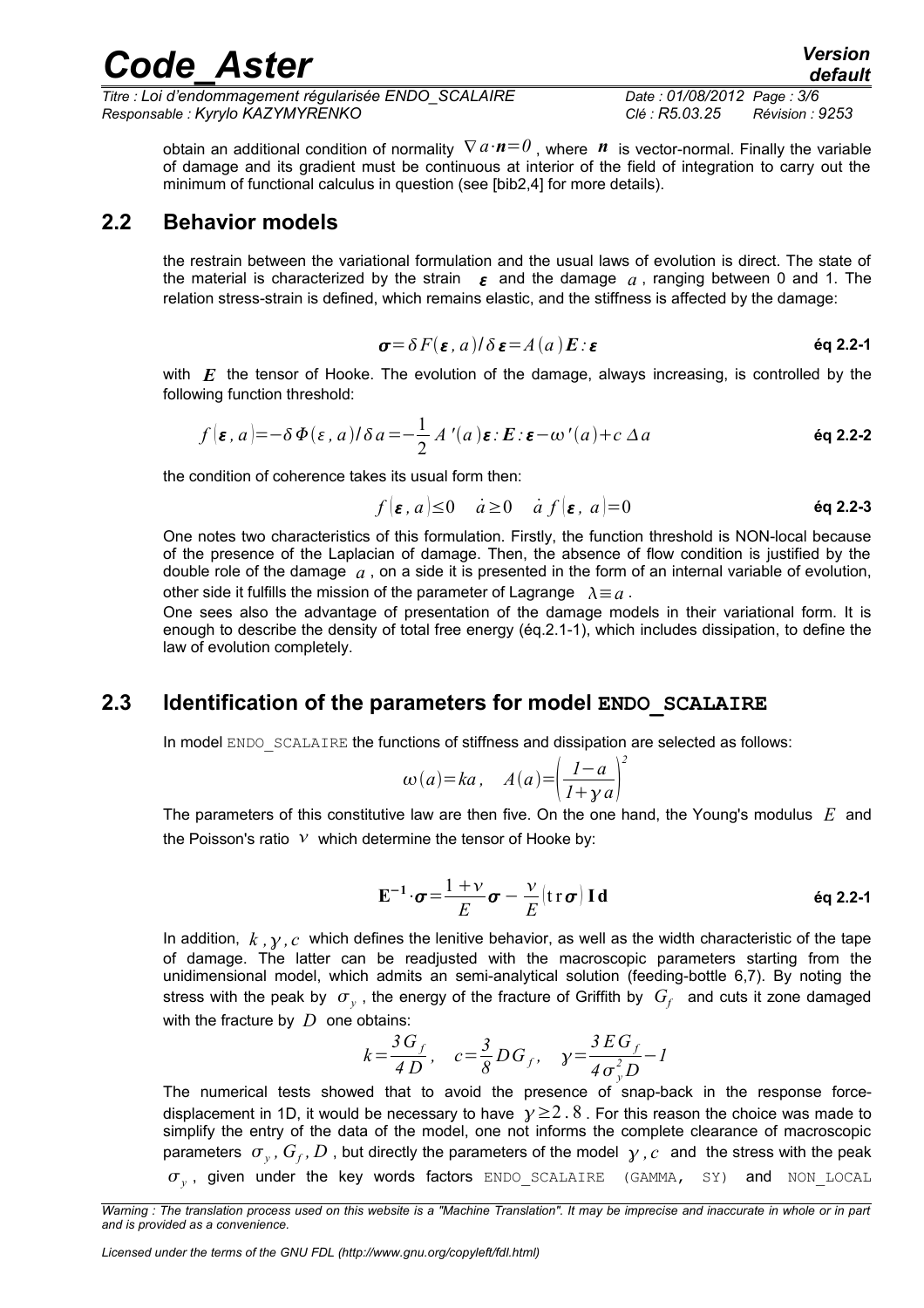*Titre : Loi d'endommagement régularisée ENDO\_SCALAIRE Date : 01/08/2012 Page : 4/6 Responsable : Kyrylo KAZYMYRENKO Clé : R5.03.25 Révision : 9253*

*default*

(C\_GRAD\_VARI) of operator DEFI\_MATERIAU. As for  $E$  and  $v$ , they are given classically under factor key word the ELAS or ELAS FO. The reasoning which follows, is valid with the strict meaning only for the modelization 1D, but can be useful for the not informed users. If the parameters  $E$  ,  $\mathcal{V}$  ,  $G_{f}$  ,  $\sigma_{y}$  are a priori defined, the user can vary the parameter  $D$  in order to satisfy the condition with absence of snap-backs local  $y \ge 2.8$ . He must make sure thereafter that the size of the system considered is higher than the bandwidth of damage *D* .

| <b>Example of</b><br>the concrete<br>in i<br>tension | $E = 3.0$ GPa, $v = 0.2$<br>$G_{\rm c}$ =100N/m | $ELAS(E=3e10, NU=0.2)$<br>ENDO SCALAIRE(GAMMA= $1/(4 D)-1$ , SY=3 e 6) |
|------------------------------------------------------|-------------------------------------------------|------------------------------------------------------------------------|
|                                                      | $\sigma_v = 3 \text{ MPa}$                      | NON LOCAL $(C$ GRAD VARI=37.5D)                                        |

the bandwidth of damage is to be chosen by respecting  $y \ge 2$ . 8 <=>  $D \le 6$  6m m

#### **2.4 Integration of the constitutive law locally**

We present here the integration method of model ENDO SCALAIRE in its local version ( $c=0$ ), so that the user can make a generalization for the case NON-room, which it is generic and rests entirely on the algorithm presented in Doc. [R5.04.01].

Temporal discretization of the equations [éq 2.2-1] with [éq 2.1-3] on time step  $[t<sup>-</sup> t]$  is realized by a diagram of implicit Eulerian. To integrate in time the constitutive law consists in determining the stress state and of damage of the solution of the following nonlinear system:

$$
\boldsymbol{\sigma} = A(a) \boldsymbol{E} : \boldsymbol{\varepsilon}
$$

$$
f_{\text{loc}}(\varepsilon, a) \le 0 \quad a - a^{-} \ge 0 \quad \left(a - a^{-}\right) f_{\text{loc}}(\varepsilon, a) = 0 \tag{6q 2.4-2}
$$

where the variables without indices correspond to time step final  $t$ , such as for example the strain  $\epsilon$ ; the state of the material at the beginning of time step  $(\varepsilon^-,a^+)$  is indicated by the index "-". The local

function threshold is given by (éq. 2.2-2):  $f_{\text{loc}}(\boldsymbol{\varepsilon}, a)$   $=$   $(1 + y) \frac{(1 - a)}{(1 - a)^2}$  $\frac{(1-a)}{(1+\gamma a)^3}$  $\epsilon$  : **E** : **ε**-**k** 

A method of resolution was proposed by [bib3]. It starts by examining the solution without evolution of the damage (also called elastic test) then, if necessary, carries out a correction to check the condition of coherence. In this case, the existence and the unicity of the solution guarantee the good performance of the method. Let us consider the elastic test:

$$
a=a^-
$$
 solution if  $f^{e|}(\varepsilon) \equiv f_{loc}(\varepsilon, a^-) \le 0$  \t\t 6q 2.4-3

In the contrary case, the damage is obtained while solving  $f_{\text{loc}}(\bm{\varepsilon},|a|\!=\!0|)$  (polynomial of order 3).

$$
(1-a)(1+\gamma)\varepsilon : E : \varepsilon/k = (1+\gamma a)^3
$$
 6q 2.4-4

It is the largest root which is selected among the three existing.

It still remains to be made sure that the damage does not exceed value 1. In fact, when  $a=1$ , the stiffness of the material point considered is cancelled  $A(1)=0$ . Insofar as no technique of suppression of the finite elements "broken" is put in work (technical possibly delicate when the finite elements have several Gauss points), of the null pivots can appear in the stiffness matrix. This is why one introduces a numerical threshold of elastic residual stiffness for the tangent matrix, which can be indicated under factor key word the COEF RIGI\_MINI of operator DEFI\_MATERIAU. This value without dimension is a multiplying coefficient of the elastic modulus of an isotropic linear model. To preserve a reasonable conditioning of the stiffness matrix, the value by default is chosen *min*  $A(a)=10^{-5}$ .

*Warning : The translation process used on this website is a "Machine Translation". It may be imprecise and inaccurate in whole or in part and is provided as a convenience.*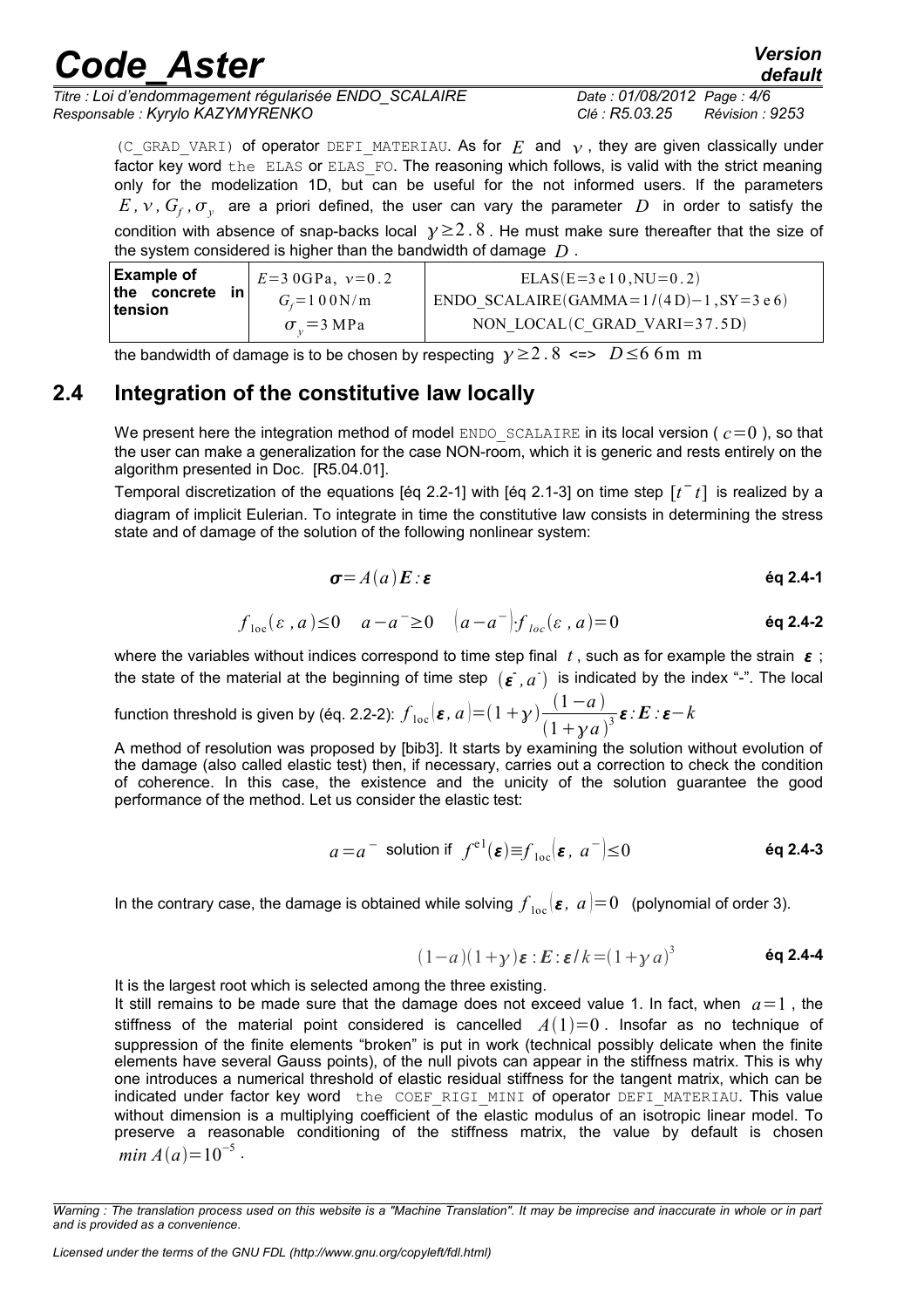*Titre : Loi d'endommagement régularisée ENDO\_SCALAIRE Date : 01/08/2012 Page : 5/6 Responsable : Kyrylo KAZYMYRENKO Clé : R5.03.25 Révision : 9253*

An indicator  $X$ , arranged in the second local variable, then specifies the behavior during time step running:

 $\gamma = 0$  elastic behavior (strain energy lower than the threshold)

 $\gamma = 1$  evolution of the damage

 $\chi = 2$  saturated damage ( $a=1$ ).

#### **2.5 Integration of the constitutive law in nonlocal**

We present here only the integration method of model  $ENDO$  SCALAIRE in its local version ( $c=0$ ), because generalization for the case NON-room is generic and rests entirely on the algorithm presented in Doc. [R5.04.01]. It is noted that for the nonlocal version the function threshold is shifted, we thus obtain a polynomial of order 4 to solve. As for the stress, it is given by [éq 2.4-1] in all the cases.

#### **2.6 Description of the local variables**

the local variables are three:

 $VI(1)$  indicating  $a$ 

 $VI(2)$  damage  $\chi$ 

*VI*(3) residual stiffness  $1 - A(a)$ 

## **3 Control by elastic prediction**

the control of the type PRED ELAS standard controls the intensity of the loading to satisfy a certain equation related to the value with the function threshold  $f^{el}$  during the elastic test [bib5]. Consequently, only the points where the damage is not saturated are taken into account. The algorithm which deals with this mode of control, cf [R5.03.80], requires the resolution of each one of these Gauss points of the following scalar equation in which  $\Delta \tau$  is a data and  $\eta$  the unknown:

$$
f^{el}(\boldsymbol{\varepsilon}_{\text{impo}} + \eta \, \boldsymbol{\varepsilon}_{\text{pilo}}, a^{-}) = \Delta \, \tau \tag{6q 3-1}
$$

Let us note that this equation is modified for control PRED ELAS in ENDO SCALAIRE in order to have the parameter  $\Delta \tau$  which corresponds to the increment of damage that one seeks to obtain for at least a point of structure. One then does not seek any more one parameter of control  $\eta$  which makes time step leave the criterion  $\Delta \tau$  a value with the damage resulting from preceding (cf Eq 3-1), but a parameter  $\eta$  which brings back for us on the criterion with a damage increased by  $\Delta \tau$ :

$$
f^{el}(\boldsymbol{\varepsilon}_{\text{impo}} + \eta \, \boldsymbol{\varepsilon}_{\text{pilo}}, a^{-}) = \Delta \, \tau \quad \Rightarrow \quad f^{el}(\boldsymbol{\varepsilon}_{\text{impo}} + \eta \, \boldsymbol{\varepsilon}_{\text{pilo}}, a^{-} + \Delta \, \tau) = 0 \tag{6q\ 3-2}
$$

#### **4 Description of the versions of the document**

| <b>Version</b><br><b>Aster</b> | Author (S)<br><b>Organization (S)</b>        |                           | <b>Description of the modifications</b> |
|--------------------------------|----------------------------------------------|---------------------------|-----------------------------------------|
| 10.0                           | K.KAZYMYRENKO,<br>S.CUVILLIEZ<br>EDF-R&D/AMA | E.LORENTZ,   initial Text |                                         |
| 10.2                           | K.KAZYMYRENKO, EDF-R&D/AMA                   |                           | minor Corrections of the notations      |

#### **5 Bibliography**

 $\mathbf{r}$ 

*Warning : The translation process used on this website is a "Machine Translation". It may be imprecise and inaccurate in whole or in part and is provided as a convenience.*